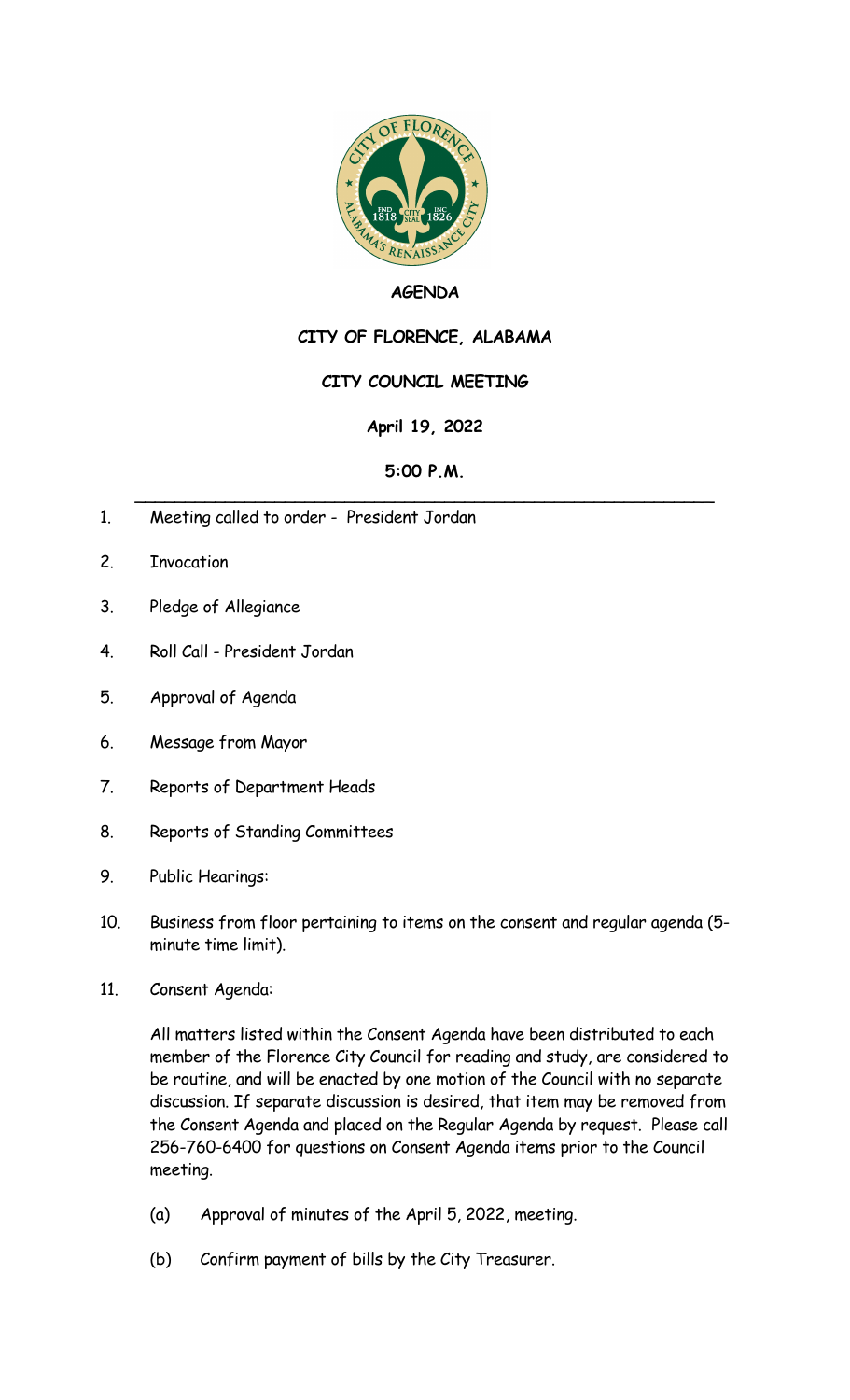- (c) Resolution to approve a contract with Daniel C. Dennis, d/b/a Dennis Heating and Air Conditioning to provide labor, equipment, materials, and incidentals necessary to replace supply trunk ductwork and install a UV in-duct air purification system, in an amount not to exceed \$8,425.00, to be paid from busgeted fgunds, Account [#188-939-48100,](http://www.shoalsweb.com/agenda/05192211c.pdf) sponsored by Craig Thompson.
- (d) Resolution to approve a contract with Tree Pro, Inc., to provide labor, equipment, materials, and incidentals necessary for the electric line clearance for the Electricity Department, in the amount of \$725,000.00 for Project 26, \$386,633.50 for Project 27, \$313,635.00 for Project 28, and [\\$799,900.00](http://www.shoalsweb.com/agenda/05192211d.pdf) for Project 29, to be paid from budgeted funds, Account #571.10 Maintenance of Overhead Lines, sponsored by Mary McDuffa.
- (e) Resolution to approve a contract with Asplundh Tree Expert, LLC, to provide labor, equipment, materials, and incidentals necessary for the electric line clearance for the Electricity [Department,](http://www.shoalsweb.com/agenda/05192211e.pdf) in the total contract amount of \$29,425.00 for Project 39, to be paid from budgeted funds, Account #571.10 Maintenance of Overhead Lines, sponsored by Mary McDuffa.
- (f) Resolution to approve a contract with Chem Pro Services, Inc., to provide labor, equipment, materials, and incidentals necessary for [right-of-way](http://www.shoalsweb.com/agenda/05192211f.pdf) spraying, vine abatement, and bare-ground spraying for the Electricity Department, to be paid from budgeted funds, Account #571.10 Maintenance of Overhead Lines, sponsored by Mary McDuffa.
- (g) Resolution to approve a contract with John Batson, for professional services necessary to update the City CO2 emissions inventory data in order to maintain the TVA [Sustainability](http://www.shoalsweb.com/agenda/05192211g.pdf) Platinum status, at the rate of \$15.00 per hour, to be prorated between General Fund and Utilities, sponsored by Mike Doyle.
- (h) Resolution to approve a contract with Jagris, Inc., to provide labor, equipment, materials and incidentals necessary to replace the Maintenance Building roof at the Cypress Creek Wastewater Plant, in the amount of \$26,500.00, to be paid from budgeted funds, Account #354.00, Structures & Maintenance – [Wastewater,](http://www.shoalsweb.com/agenda/05192211h.pdf) sponsored by Mike Doyle.
- (i) Resolution to approve a contract with WPI Wilson Properties, Inc., d/b/a/ WPI General [Contractors,](http://www.shoalsweb.com/agenda/05192211i.pdf) to provide labor, equipment, materials and incidentals necessary to remove the old roof, properly discard debris, and install a new roof on the bathhouse at Martin Park, in the amount of \$2,377.98, to be paid from budgeted funds, Account #260- 44725, sponsored by Bill Jordan.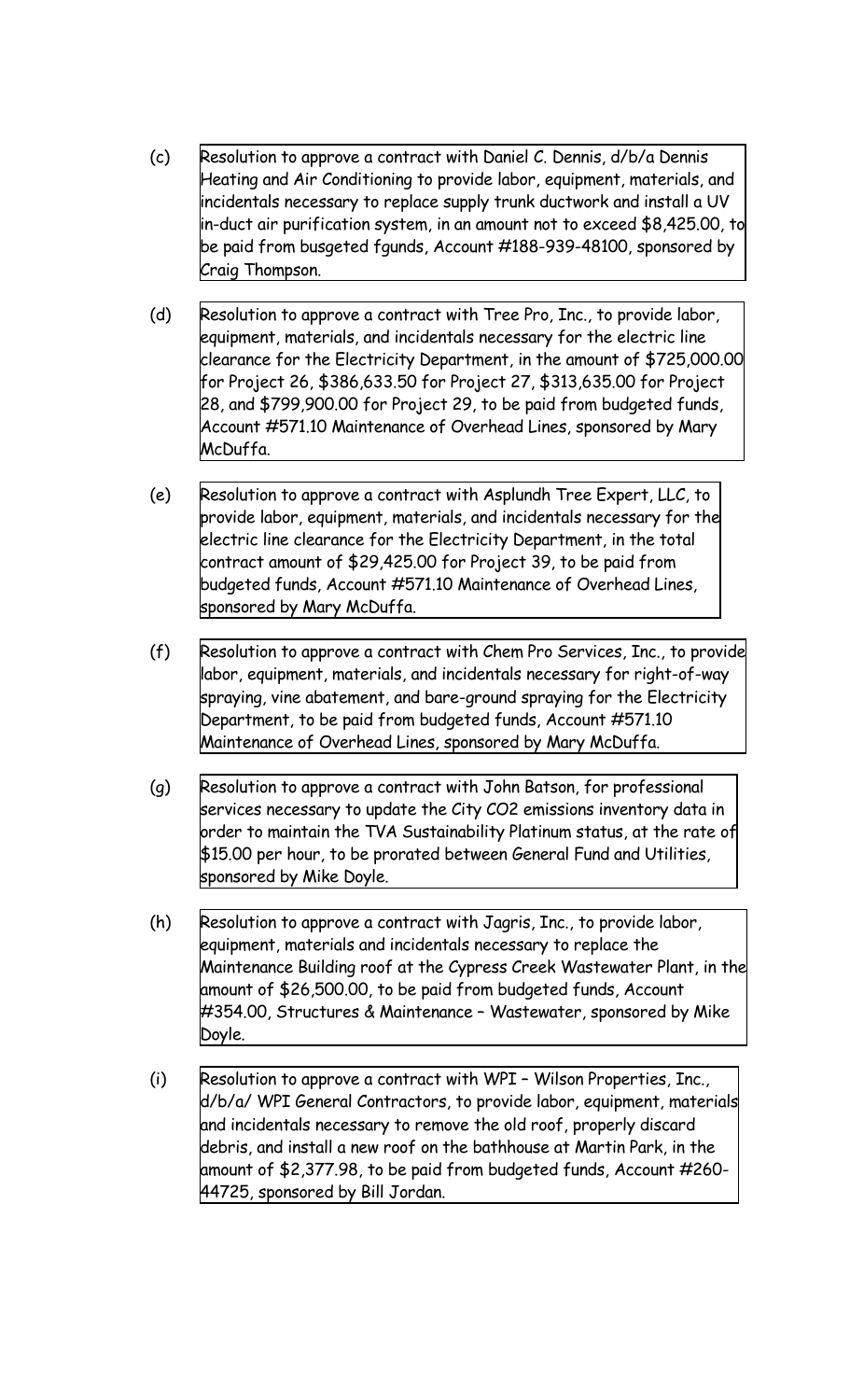- (j) Resolution to approve a contract with Thompson Tractor, Inc., to provide labor, equipment, materials and incidentals necessary to install an engine machine guard for a skid loader mulcher for the Parks & Recreation Department, in the amount of \$6,351.04, to be paid from budgeted funds, Account [#1147-44725,](http://www.shoalsweb.com/agenda/05192211j.pdf) sponsored by Bill Jordan.
- (k) Resolution to approve a contract with Lambert Ezell Durham [Architecture,](http://www.shoalsweb.com/agenda/05192211k.pdf) LLC, to provide architectural services on an as needed basis for the Parks & Recreation Department, to be paid at the fixed rate of \$125.00 per hour from budgeted funds, sponsored by Bill Jordan.
- (l) Resolution to approve a contract with Irons Electric Company, Inc., to provide labor, equipment, materials and incidentals necessary to install a new [combination](http://www.shoalsweb.com/agenda/05192211l.pdf) motor starter at the Royal Avenue Pool, in an amount not to exceed \$2,400.00, to be paid from budgeted funds, Account #260- 44410, sponsored by Bill Jordan.
- (m) Resolution to approve a contract with Building Specialties Company, to provide labor, equipment, materials and incidentals necessary to replace a metal hinged double entrance basement door at the [Florence-Lauderdale](http://www.shoalsweb.com/agenda/05192211m.pdf) Coliseum, in an amount not to exceed \$3,467.00, to be paid from budgeted funds, Account #260-44410, sponsored by Bill Jordan.
- (n) Resolution to approve a contract with MG Roofing, Inc., to provide labor, equipment, materials and incidentals necessary for the installation of a new roof on the Frank Lloyd Wright – Rosenbaum House, in the amount of [\\$68,349.00,](http://www.shoalsweb.com/agenda/05192211n.pdf) to be paid from budgeted funds, Account #117-1053- 43600, sponsored by Libby Jordan.
- (o) Resolution to approve a contract with Safe Air [Corporation,](http://www.shoalsweb.com/agenda/05192211o.pdf) to provide labor, equipment, materials and incidentals necessary to upgrade the Plymovent pneumatic system at Fire Station #1, in an amount not to exceed \$20,274.81, to be paid from budgeted funds, Account #1147- 42200, sponsored by Jeff Perkins
- (p) Resolution to pay Invoice #17001 from General Sign Company, for labor and materials to install a 14" x 186" double faced aluminum sign at the Rotary Star Playground, in the amount of \$8,800.00, to be paid from budgeted funds, Account [#117-929-44725,](http://www.shoalsweb.com/agenda/05192211p.pdf) sponsored by Mayor Andrew Betterton.
- (q) Resolution to support the Rebuilding American [Infrastructure](http://www.shoalsweb.com/agenda/05192211p.pdf) with Sustainability and Equity (RAISE) Planning Grant Application submitted by the Northwest Alabama Council of Local Governments, sponsored by Mayor Betterton.
- (r) Resolution to approve a Memorandum of Agreement with the Alabama Law Enforcement Agency regarding the use of the Clearview, AL, Inc., facial [identification](http://www.shoalsweb.com/agenda/05192211r.pdf) program for the Florence Police Department, sponsored by Ron Tyler.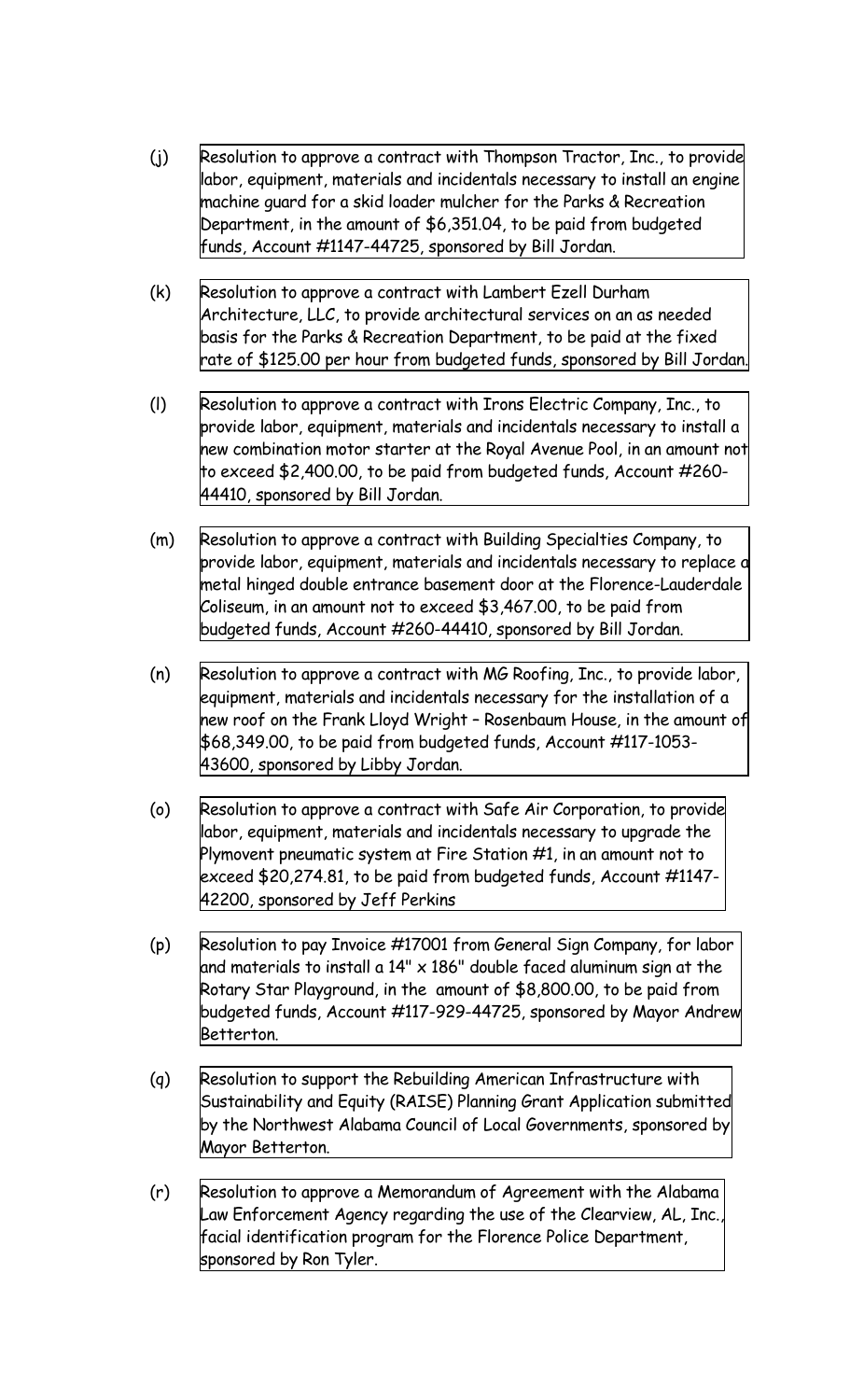- (s) Resolution to approve an Addendum to the Proposal from Keet Consulting Services, LLC, to provide GIS support and services to the General Fund [Departments](http://www.shoalsweb.com/agenda/05192211s.pdf) for the City of Florence, sponsored by Melissa Bailey.
- (t) Resolution to approve the Fee Proposal for [Architectural](http://www.shoalsweb.com/agenda/05192211t.pdf) and Engineering Services with Goodwyn Mills Cawood regarding the new utility payment center, sponsored by Mark Lovejoy.
- (u) Resolution to settle the claim filed against the City by Thomas Johnson, in the amount of [\\$21,500.00,](http://www.shoalsweb.com/agenda/05192211u.pdf) sponsored by Bill Musgrove.
- (v) Resolution to advance and reimburse travel expenses to City [employees,](http://www.shoalsweb.com/agenda/05192211v.pdf) sponsored by Mayor Betterton.

#### . 12. Regular Agenda:

- (a) [Ordinance](http://www.shoalsweb.com/agenda/05192212a.pdf) to annex the property located at 4600 Chisholm Road into the corporate limits of the City of Florence, as requested by Paul and Gina Haralson, sponsored by Melissa Bailey.
- (b) Ordinance to approve the [conveyance](http://www.shoalsweb.com/agenda/05192212b.pdf) of an easement to M & K Properties, LLC, sponsored by Bill Musgrove.
- (c) Resolution to approve a chart of Customer Contribution to [Construction](http://www.shoalsweb.com/agenda/05192212c.pdf) Charges for the Electricity Department, sponsored by Mary Duffa.
- (d) Resolution to approve an application for the City of Florence to become a member of the Greater Shoals Broadband Cooperative District and authorizing the [incorporation,](http://www.shoalsweb.com/agenda/05192212d.pdf) sponsored by Mayor Betterton.

| <b>BOARDS</b><br>(e)     |                                   | <b>APPOINTED</b>     | <b>EXPIRES</b>       |
|--------------------------|-----------------------------------|----------------------|----------------------|
| Agri-Business Center     | Ken Irby<br><b>Barrett Brewer</b> | 12/19/17<br>07/16/19 | 11/15/20<br>11/15/21 |
| Beautification           | Vacancy                           |                      |                      |
| Library Board            | Dion Johnson                      | 06/29/17             | 12/01/21             |
| Library Board (Regional) | Vacancy<br>Andrea Hunt            | 05/15/18             | 01/28/21             |
| Tree Commission          | Vacancy                           |                      |                      |

14. Business from the public (5-minute time limit).